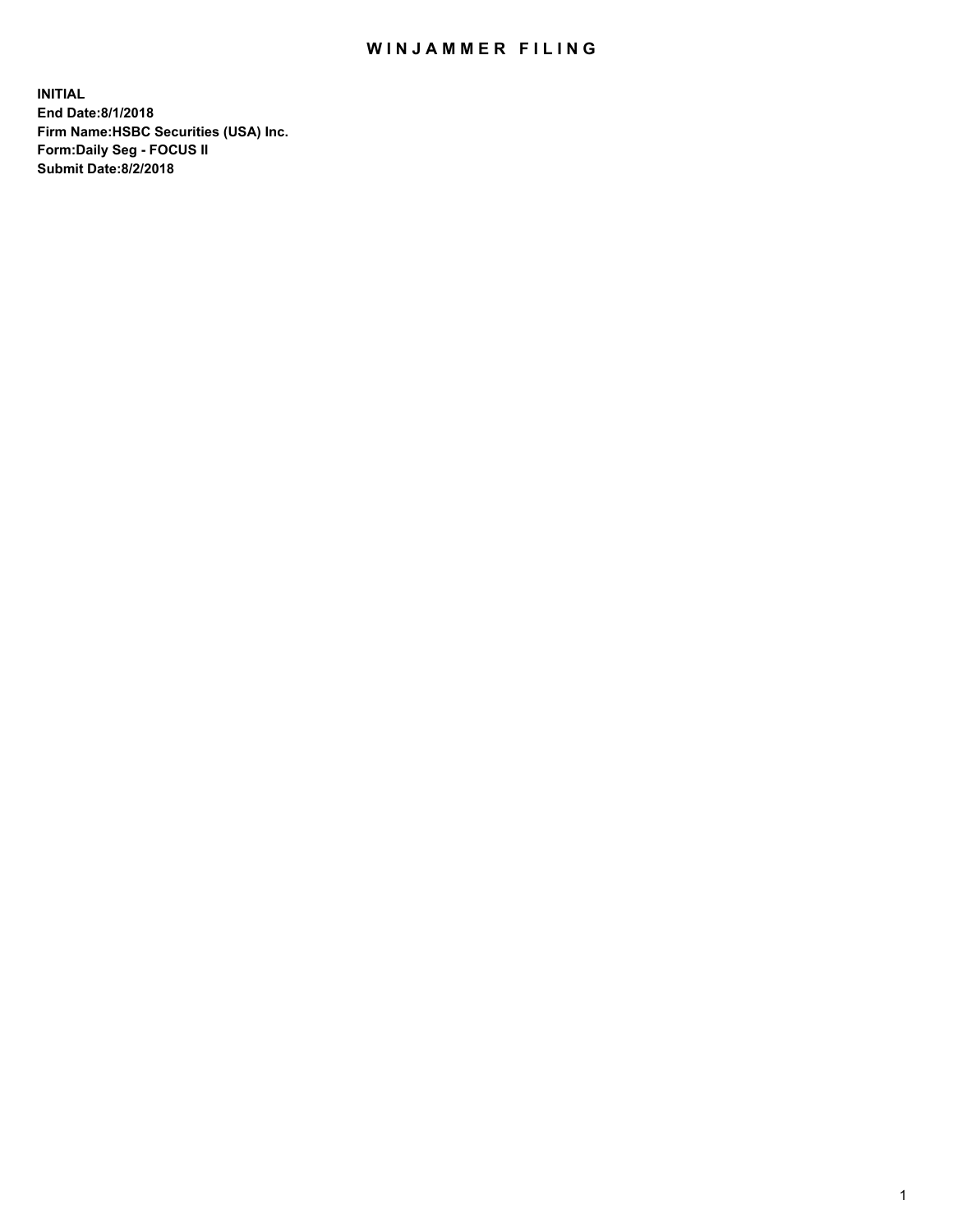**INITIAL End Date:8/1/2018 Firm Name:HSBC Securities (USA) Inc. Form:Daily Seg - FOCUS II Submit Date:8/2/2018 Daily Segregation - Cover Page**

| Name of Company                                                                                                                                                                                                                                                                                                                | <b>HSBC Securities (USA) Inc.</b>                                          |
|--------------------------------------------------------------------------------------------------------------------------------------------------------------------------------------------------------------------------------------------------------------------------------------------------------------------------------|----------------------------------------------------------------------------|
| <b>Contact Name</b>                                                                                                                                                                                                                                                                                                            | <b>Michael Vacca</b>                                                       |
| <b>Contact Phone Number</b>                                                                                                                                                                                                                                                                                                    | 212-525-7951                                                               |
| <b>Contact Email Address</b>                                                                                                                                                                                                                                                                                                   | michael.vacca@us.hsbc.com                                                  |
| FCM's Customer Segregated Funds Residual Interest Target (choose one):<br>a. Minimum dollar amount: ; or<br>b. Minimum percentage of customer segregated funds required:% ; or<br>c. Dollar amount range between: and; or<br>d. Percentage range of customer segregated funds required between:% and%.                         | 147,000,000<br>$\overline{\mathbf{0}}$<br>0 <sub>0</sub><br>0 <sub>0</sub> |
| FCM's Customer Secured Amount Funds Residual Interest Target (choose one):<br>a. Minimum dollar amount: ; or<br>b. Minimum percentage of customer secured funds required:%; or<br>c. Dollar amount range between: and; or<br>d. Percentage range of customer secured funds required between:% and%.                            | 25,000,000<br><u>0</u><br>0 <sub>0</sub><br>0 <sub>0</sub>                 |
| FCM's Cleared Swaps Customer Collateral Residual Interest Target (choose one):<br>a. Minimum dollar amount: ; or<br>b. Minimum percentage of cleared swaps customer collateral required:% ; or<br>c. Dollar amount range between: and; or<br>d. Percentage range of cleared swaps customer collateral required between:% and%. | 95,000,000<br><u>0</u><br><u>00</u><br>00                                  |

Attach supporting documents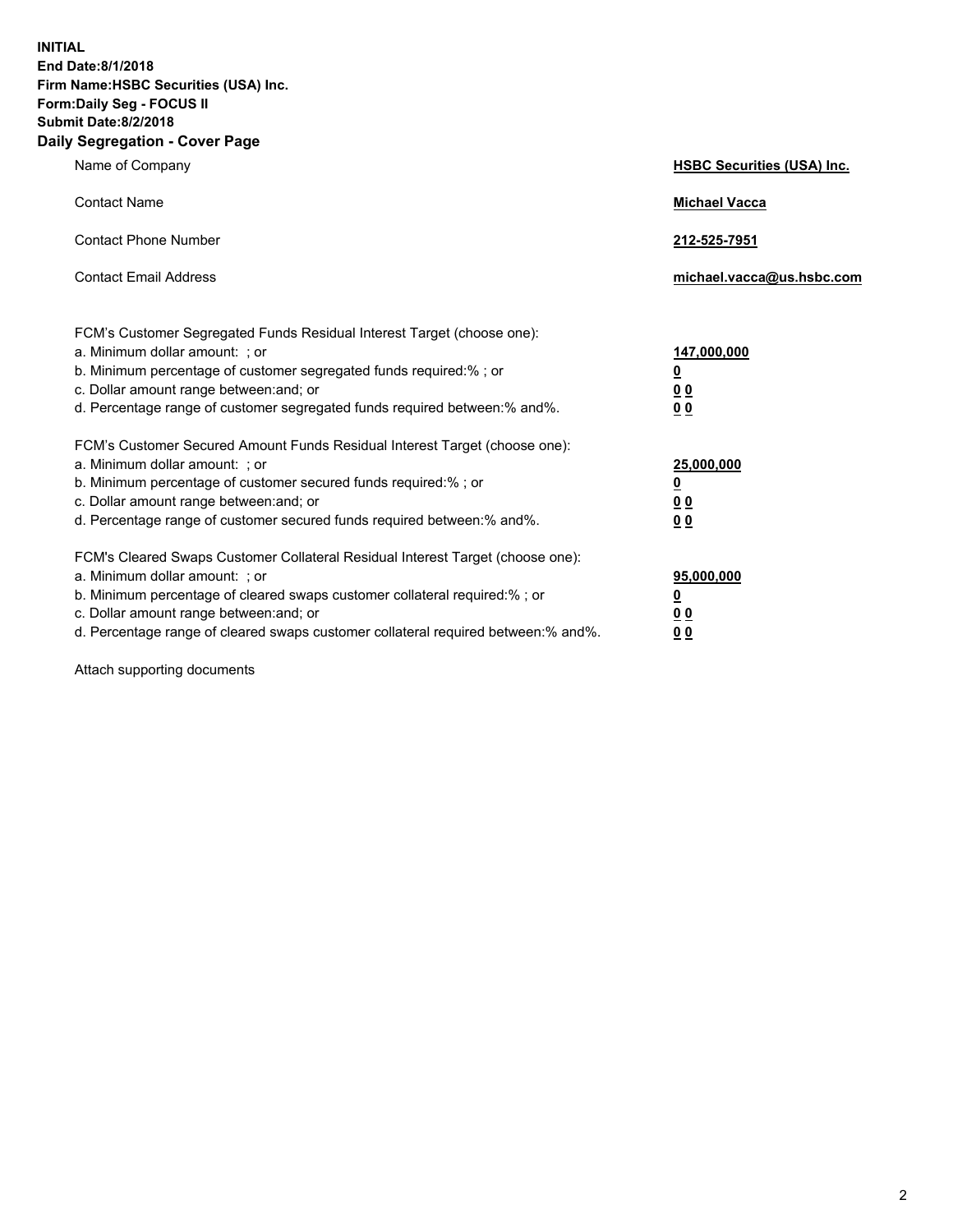**INITIAL End Date:8/1/2018 Firm Name:HSBC Securities (USA) Inc. Form:Daily Seg - FOCUS II Submit Date:8/2/2018 Daily Segregation - Secured Amounts** Foreign Futures and Foreign Options Secured Amounts Amount required to be set aside pursuant to law, rule or regulation of a foreign government or a rule of a self-regulatory organization authorized thereunder **0** [7305] 1. Net ledger balance - Foreign Futures and Foreign Option Trading - All Customers A. Cash **114,057,061** [7315] B. Securities (at market) **57,049,806** [7317] 2. Net unrealized profit (loss) in open futures contracts traded on a foreign board of trade **-4,710,247** [7325] 3. Exchange traded options a. Market value of open option contracts purchased on a foreign board of trade **0** [7335] b. Market value of open contracts granted (sold) on a foreign board of trade **0** [7337] 4. Net equity (deficit) (add lines 1. 2. and 3.) **166,396,620** [7345] 5. Account liquidating to a deficit and account with a debit balances - gross amount **18,719** [7351] Less: amount offset by customer owned securities **-17,466** [7352] **1,253** [7354] 6. Amount required to be set aside as the secured amount - Net Liquidating Equity Method (add lines 4 and 5) **166,397,873** [7355] 7. Greater of amount required to be set aside pursuant to foreign jurisdiction (above) or line 6. **166,397,873** [7360] FUNDS DEPOSITED IN SEPARATE REGULATION 30.7 ACCOUNTS 1. Cash in banks A. Banks located in the United States **103,913,532** [7500] B. Other banks qualified under Regulation 30.7 **0** [7520] **103,913,532** [7530] 2. Securities A. In safekeeping with banks located in the United States **25,448,523** [7540] B. In safekeeping with other banks qualified under Regulation 30.7 **0** [7560] **25,448,523** [7570] 3. Equities with registered futures commission merchants A. Cash **0** [7580] B. Securities **0** [7590] C. Unrealized gain (loss) on open futures contracts **0** [7600] D. Value of long option contracts **0** [7610] E. Value of short option contracts **0** [7615] **0** [7620] 4. Amounts held by clearing organizations of foreign boards of trade A. Cash **0** [7640] B. Securities **0** [7650] C. Amount due to (from) clearing organization - daily variation **0** [7660] D. Value of long option contracts **0** [7670] E. Value of short option contracts **0** [7675] **0** [7680] 5. Amounts held by members of foreign boards of trade A. Cash **45,441,416** [7700] B. Securities **31,601,283** [7710] C. Unrealized gain (loss) on open futures contracts **-4,710,247** [7720] D. Value of long option contracts **0** [7730] E. Value of short option contracts **0** [7735] **72,332,452** [7740] 6. Amounts with other depositories designated by a foreign board of trade **0** [7760] 7. Segregated funds on hand **0** [7765] 8. Total funds in separate section 30.7 accounts **201,694,507** [7770] 9. Excess (deficiency) Set Aside for Secured Amount (subtract line 7 Secured Statement Page 1 from Line 8) **35,296,634** [7380] 10. Management Target Amount for Excess funds in separate section 30.7 accounts **25,000,000** [7780] 11. Excess (deficiency) funds in separate 30.7 accounts over (under) Management Target **10,296,634** [7785]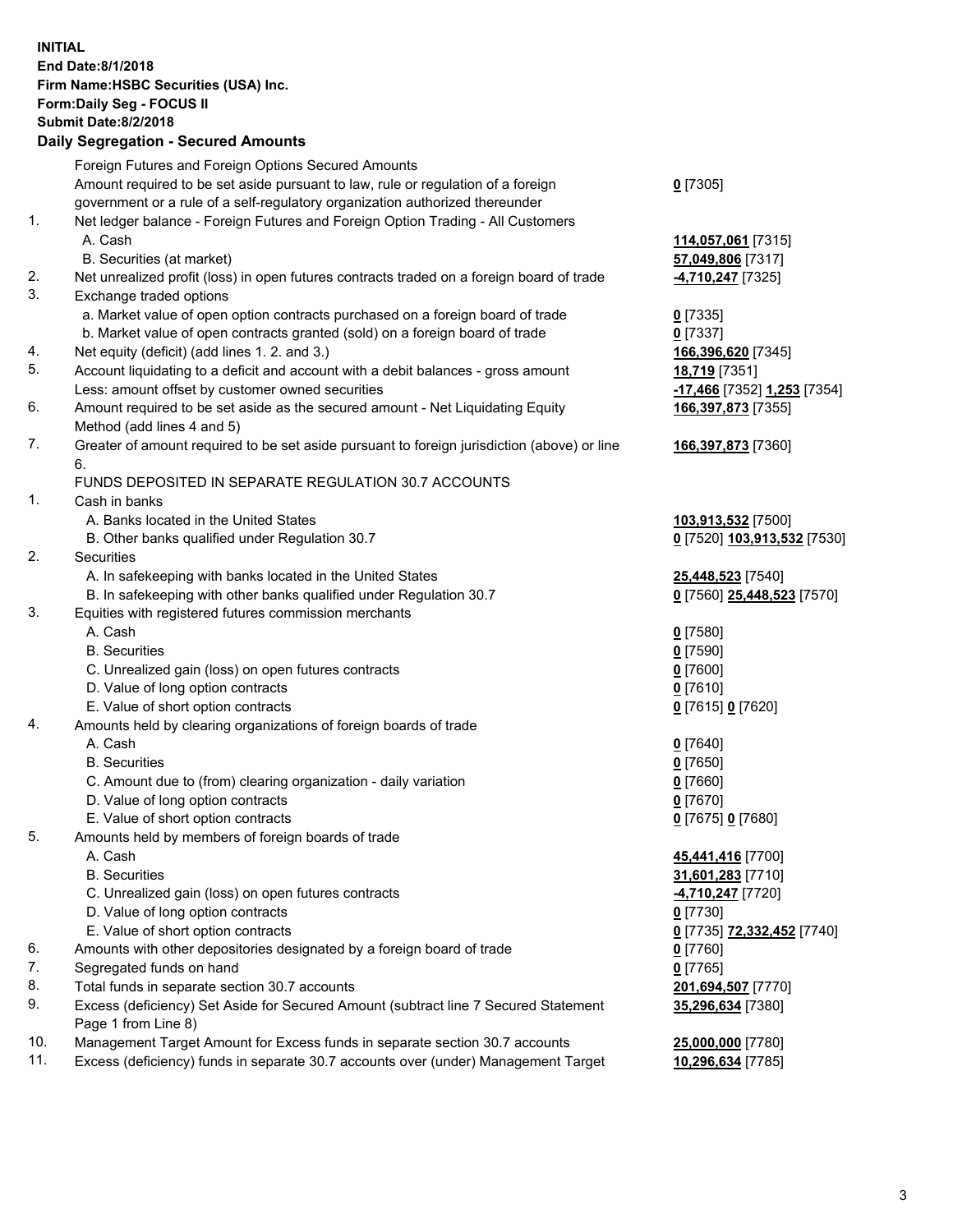|            | <b>INITIAL</b><br>End Date:8/1/2018<br>Firm Name: HSBC Securities (USA) Inc.<br>Form: Daily Seg - FOCUS II<br><b>Submit Date: 8/2/2018</b> |                                          |
|------------|--------------------------------------------------------------------------------------------------------------------------------------------|------------------------------------------|
|            | Daily Segregation - Segregation Statement                                                                                                  |                                          |
|            | SEGREGATION REQUIREMENTS(Section 4d(2) of the CEAct)                                                                                       |                                          |
| 1.         | Net ledger balance                                                                                                                         |                                          |
|            | A. Cash                                                                                                                                    | 96,991,507 [7010]                        |
|            | B. Securities (at market)                                                                                                                  | 1,551,798,911 [7020]                     |
| 2.         | Net unrealized profit (loss) in open futures contracts traded on a contract market                                                         | 266,681,280 [7030]                       |
| 3.         | Exchange traded options                                                                                                                    |                                          |
|            | A. Add market value of open option contracts purchased on a contract market                                                                | 300, 347, 174 [7032]                     |
|            | B. Deduct market value of open option contracts granted (sold) on a contract market                                                        | -115,839,445 [7033]                      |
| 4.         | Net equity (deficit) (add lines 1, 2 and 3)                                                                                                | 2,099,979,427 [7040]                     |
| 5.         | Accounts liquidating to a deficit and accounts with                                                                                        |                                          |
|            | debit balances - gross amount                                                                                                              | 15,655,717 [7045]                        |
|            | Less: amount offset by customer securities                                                                                                 | -15,655,687 [7047] 30 [7050]             |
| 6.         | Amount required to be segregated (add lines 4 and 5)                                                                                       | 2,099,979,457 [7060]                     |
|            | FUNDS IN SEGREGATED ACCOUNTS                                                                                                               |                                          |
| 7.         | Deposited in segregated funds bank accounts                                                                                                |                                          |
|            | A. Cash                                                                                                                                    | 26,231,963 [7070]                        |
|            | B. Securities representing investments of customers' funds (at market)                                                                     | $0$ [7080]                               |
|            | C. Securities held for particular customers or option customers in lieu of cash (at                                                        | 222,458,505 [7090]                       |
|            | market)                                                                                                                                    |                                          |
| 8.         | Margins on deposit with derivatives clearing organizations of contract markets                                                             |                                          |
|            | A. Cash                                                                                                                                    | 483,947,130 [7100]                       |
|            | B. Securities representing investments of customers' funds (at market)                                                                     | 10,785 [7110]                            |
|            | C. Securities held for particular customers or option customers in lieu of cash (at                                                        | 1,276,385,046 [7120]                     |
|            | market)                                                                                                                                    |                                          |
| 9.         | Net settlement from (to) derivatives clearing organizations of contract markets                                                            | 7,698,969 [7130]                         |
| 10.        | Exchange traded options                                                                                                                    |                                          |
|            | A. Value of open long option contracts                                                                                                     | 300, 347, 174 [7132]                     |
|            | B. Value of open short option contracts                                                                                                    | -115,839,445 [7133]                      |
| 11.        | Net equities with other FCMs                                                                                                               |                                          |
|            | A. Net liquidating equity                                                                                                                  | 7,012,673 [7140]                         |
|            | B. Securities representing investments of customers' funds (at market)                                                                     | $0$ [7160]                               |
|            | C. Securities held for particular customers or option customers in lieu of cash (at                                                        | $0$ [7170]                               |
|            | market)                                                                                                                                    |                                          |
| 12.<br>13. | Segregated funds on hand                                                                                                                   | 52,955,360 [7150]                        |
| 14.        | Total amount in segregation (add lines 7 through 12)                                                                                       | 2,261,208,160 [7180]                     |
| 15.        | Excess (deficiency) funds in segregation (subtract line 6 from line 13)<br>Management Target Amount for Excess funds in segregation        | 161,228,703 [7190]<br>147,000,000 [7194] |
| 16.        | Excess (deficiency) funds in segregation over (under) Management Target Amount                                                             | 14,228,703 [7198]                        |
|            |                                                                                                                                            |                                          |

Excess